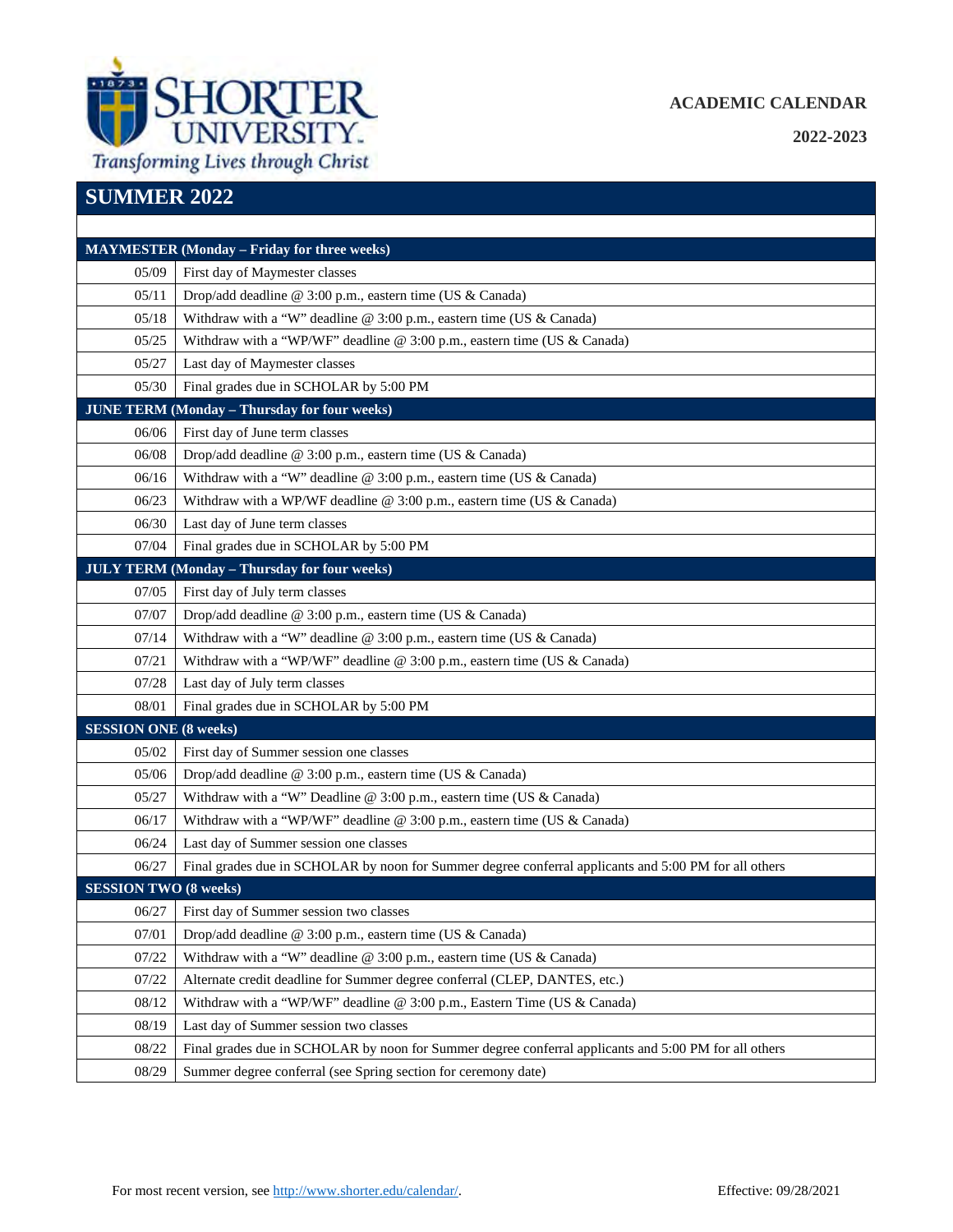

## **ACADEMIC CALENDAR**

**2022-2023** 

**FALL 2022**

| <b>SEMESTER (16 Weeks)</b>   |                                                                                                                                                                                                                         |  |
|------------------------------|-------------------------------------------------------------------------------------------------------------------------------------------------------------------------------------------------------------------------|--|
| 08/22                        | First day of Fall semester classes                                                                                                                                                                                      |  |
| 08/24                        | Convocation                                                                                                                                                                                                             |  |
| 08/26                        | Drop/add deadline @ 3:00 p.m., eastern time (US & Canada)                                                                                                                                                               |  |
| 09/05                        | No Class: Labor Day                                                                                                                                                                                                     |  |
| 09/09                        | May graduation application deadline                                                                                                                                                                                     |  |
| $10/03 - 10/04$              | No Class: Fall Break                                                                                                                                                                                                    |  |
| 10/14                        | Mid-semester<br>$\bullet$<br>Withdraw with a "W" deadline $@ 3:00 p.m.,$ eastern time (US & Canada)<br>٠<br>Grade changes for final 'I' grades assigned in Spring or Summer due in SCHOLAR by 5:00 PM<br>$\bullet$      |  |
| 10/17                        | Midterm grades due in SCHOLAR by 5:00 PM                                                                                                                                                                                |  |
| 10/24                        | Spring advising & pre-registration begins for traditional seniors, juniors, nursing majors, education majors, and honor<br>students                                                                                     |  |
| 10/26                        | Spring advising & pre-registration begins for traditional sophomores                                                                                                                                                    |  |
| 10/28                        | Spring advising & pre-registration begins for traditional freshmen                                                                                                                                                      |  |
| 11/11                        | Alternate credit deadline for Fall degree conferral (CLEP, DANTES, etc.)                                                                                                                                                |  |
| 11/18                        | Withdraw with a "WP/WF" deadline @ 3:00 p.m., Eastern Time (US & Canada)                                                                                                                                                |  |
| 11/21                        | Spring pre-registration begins for high school dual enrollment                                                                                                                                                          |  |
| $11/23 - 11/25$              | No Class: Thanksgiving Holiday                                                                                                                                                                                          |  |
| 12/02                        | Last day of Fall semester classes                                                                                                                                                                                       |  |
| $12/05 - 12/09$              | Final exam week. For more information, see www.shorter.edu/registrar > Final Exam Schedule. Final grades due in<br>SCHOLAR within 24 hours of the exam for Fall degree conferral applicants and 48 hours for all others |  |
| 12/15                        | Fall degree conferral (see Spring section for ceremony date)                                                                                                                                                            |  |
| <b>SESSION ONE (8 Weeks)</b> |                                                                                                                                                                                                                         |  |
| 08/22                        | First day of Fall session one classes                                                                                                                                                                                   |  |
| 08/26                        | Drop/add deadline @ 3:00 p.m., eastern time (US & Canada)                                                                                                                                                               |  |
| 09/16                        | Withdraw with a "W" deadline @ 3:00 p.m., eastern time (US & Canada)                                                                                                                                                    |  |
| 10/07                        | Withdraw with a "WP/WF" deadline @ 3:00 p.m., eastern time (US & Canada)                                                                                                                                                |  |
| 10/14                        | Last day of Fall session one                                                                                                                                                                                            |  |
| 10/17                        | Final grades due in SCHOLAR by noon for Fall degree conferral applicants and 5:00 PM for all others                                                                                                                     |  |
| <b>SESSION TWO (8 Weeks)</b> |                                                                                                                                                                                                                         |  |
| 10/17                        | First day of Fall session two classes                                                                                                                                                                                   |  |
| 10/21                        | Drop/add deadline @ 3:00 p.m., eastern time (US & Canada)                                                                                                                                                               |  |
| 10/24                        | Spring advising $&$ pre-registration begins for Online                                                                                                                                                                  |  |
| 11/11                        | Withdraw with a "W" deadline @ 3:00 p.m., eastern time (US & Canada)                                                                                                                                                    |  |
| 12/02                        | Withdraw with a "WP/WF" deadline $@3:00$ p.m., eastern time (US & Canada)                                                                                                                                               |  |
| 12/09                        | Last day of Fall session two                                                                                                                                                                                            |  |
| 12/12                        | Final grades due in SCHOLAR by noon for Fall degree conferral applicants and 5:00 PM for all others                                                                                                                     |  |